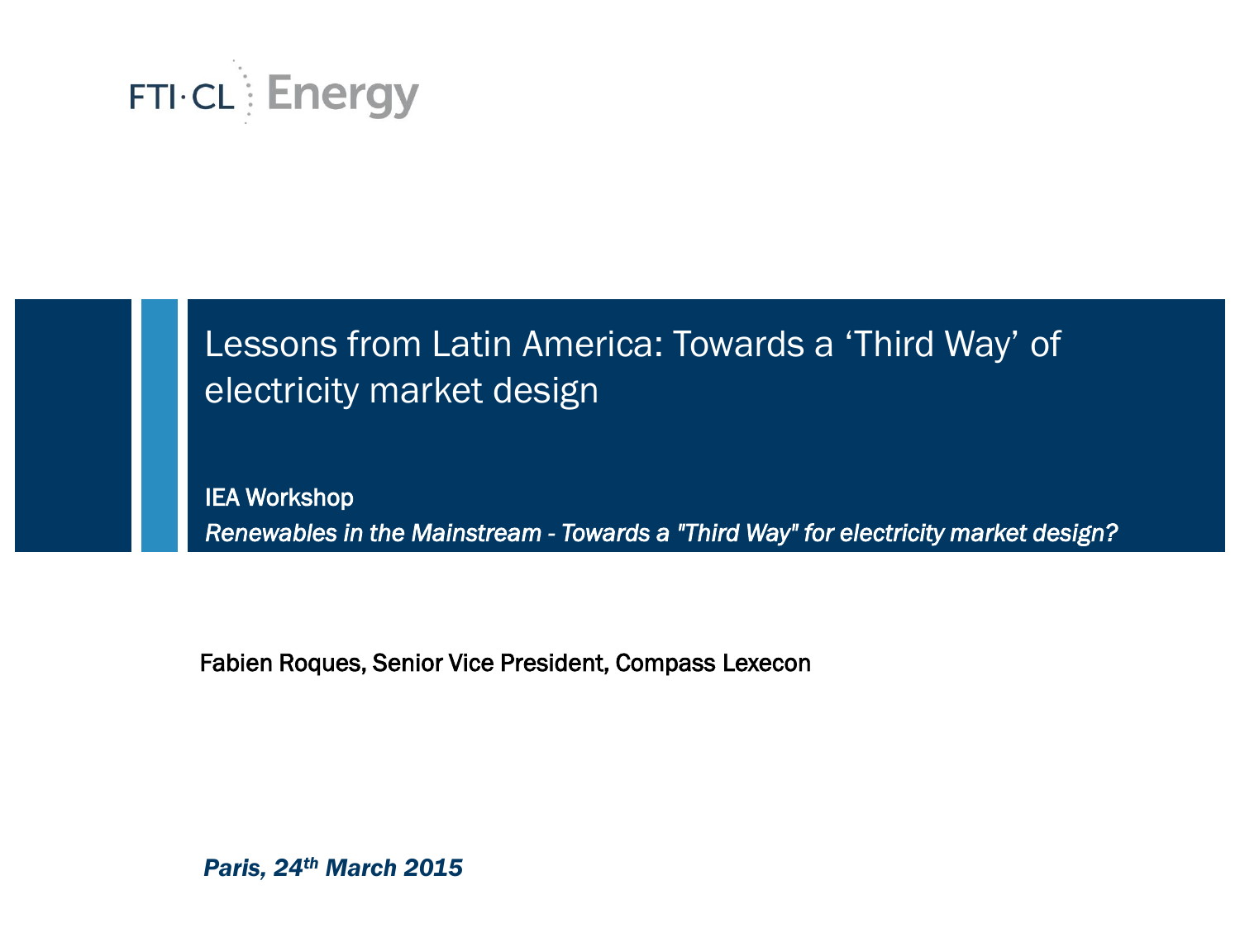### FTI Consulting overview

#### **Overview**

Established in 1982 >US\$ 1.5 billion revenues, NYSE listed >4,000 staff across 24 countries on six continents Five divisions: 1. Economic Consulting 2. Corporate Finance / Restructuring 3. Forensic & Litigation Consulting 4. Technology 5. Strategic Communications Global reach and services and services of the Services Global business advisory firm established in 1982 c.4,000 staff across 24 countries Dedicated to helping organisations protect and enhance enterprise value

History & scale

**FTI-CL**: Energy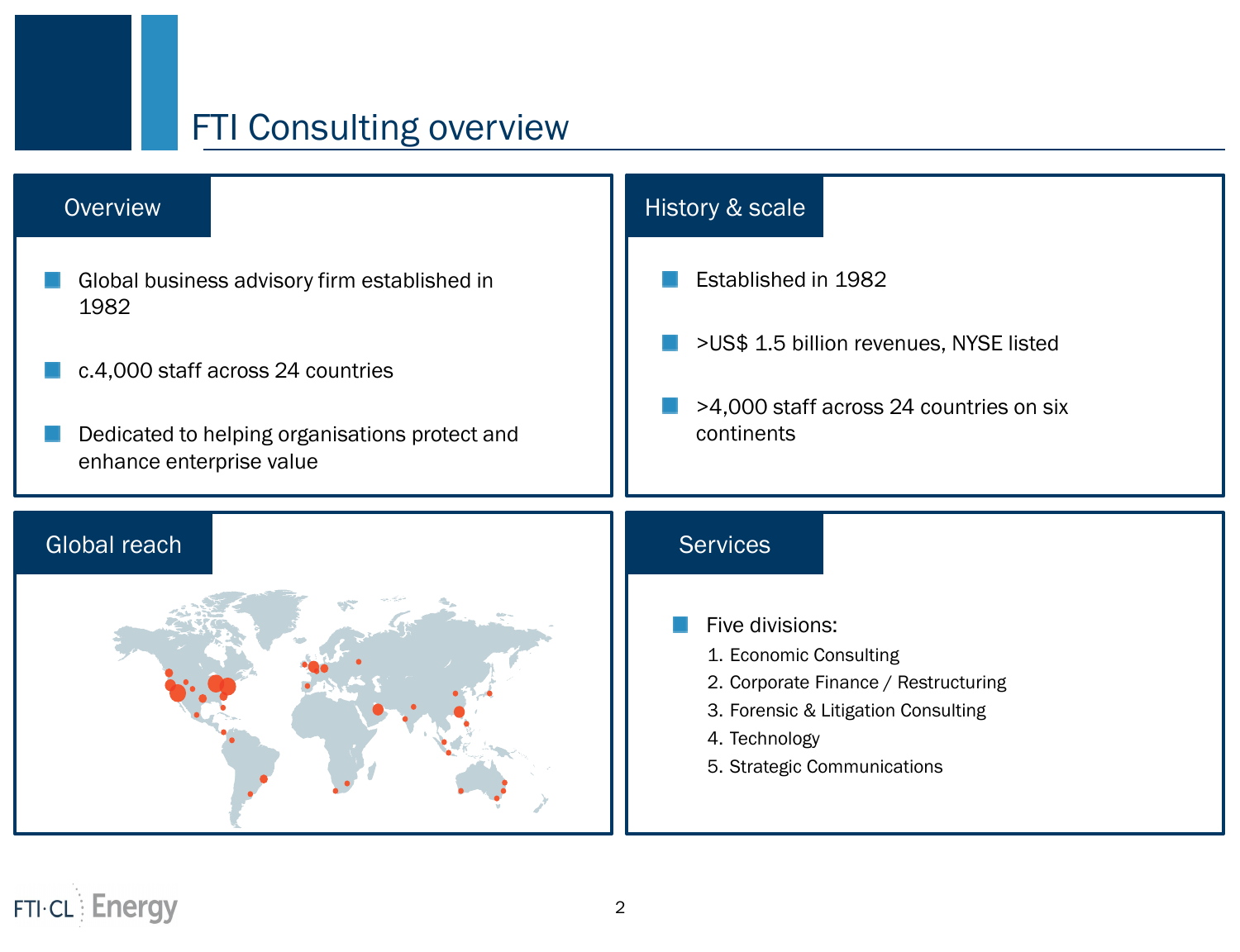

**EXEY** issues on the way to deregulation: risk allocation and investment coordination and planning

**Toward a 'hybrid' market approach: lessons from Latin America** 

**Conclusion: toward a 'third way' for electricity market design?** 

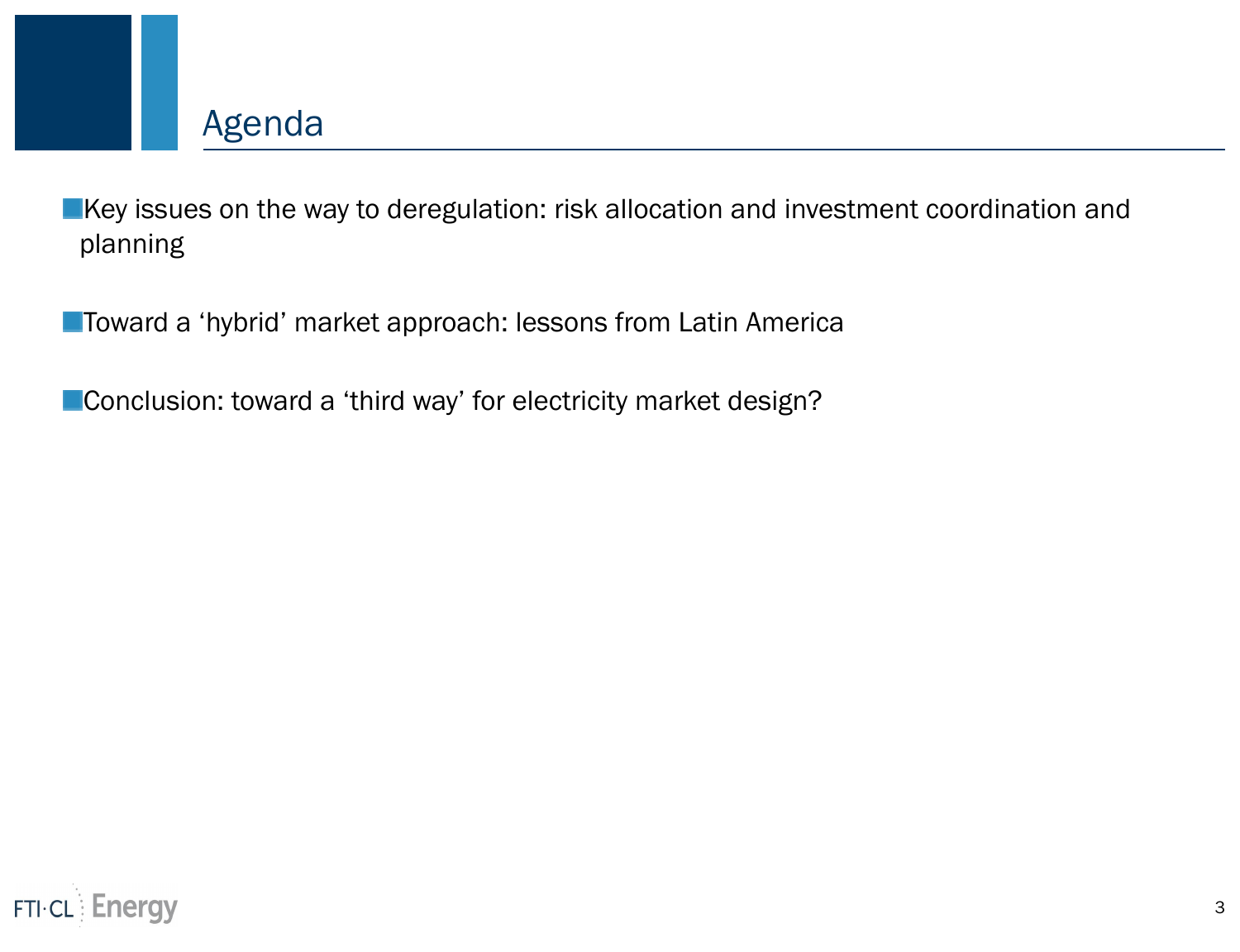

### Key issues on the way to deregulation: Risk allocation and investment planning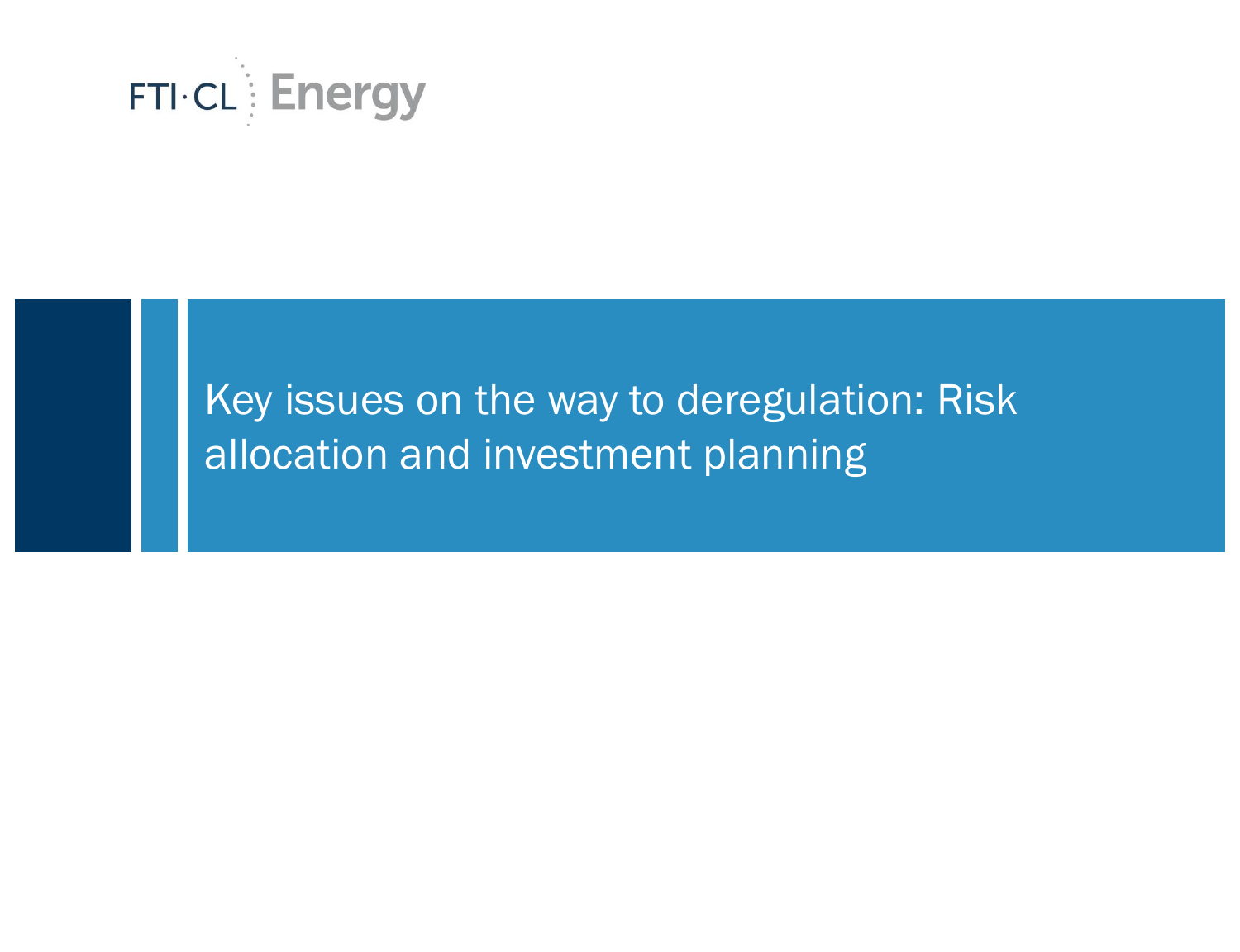### From regulation to 'pure markets', a range of approaches to allocate risks

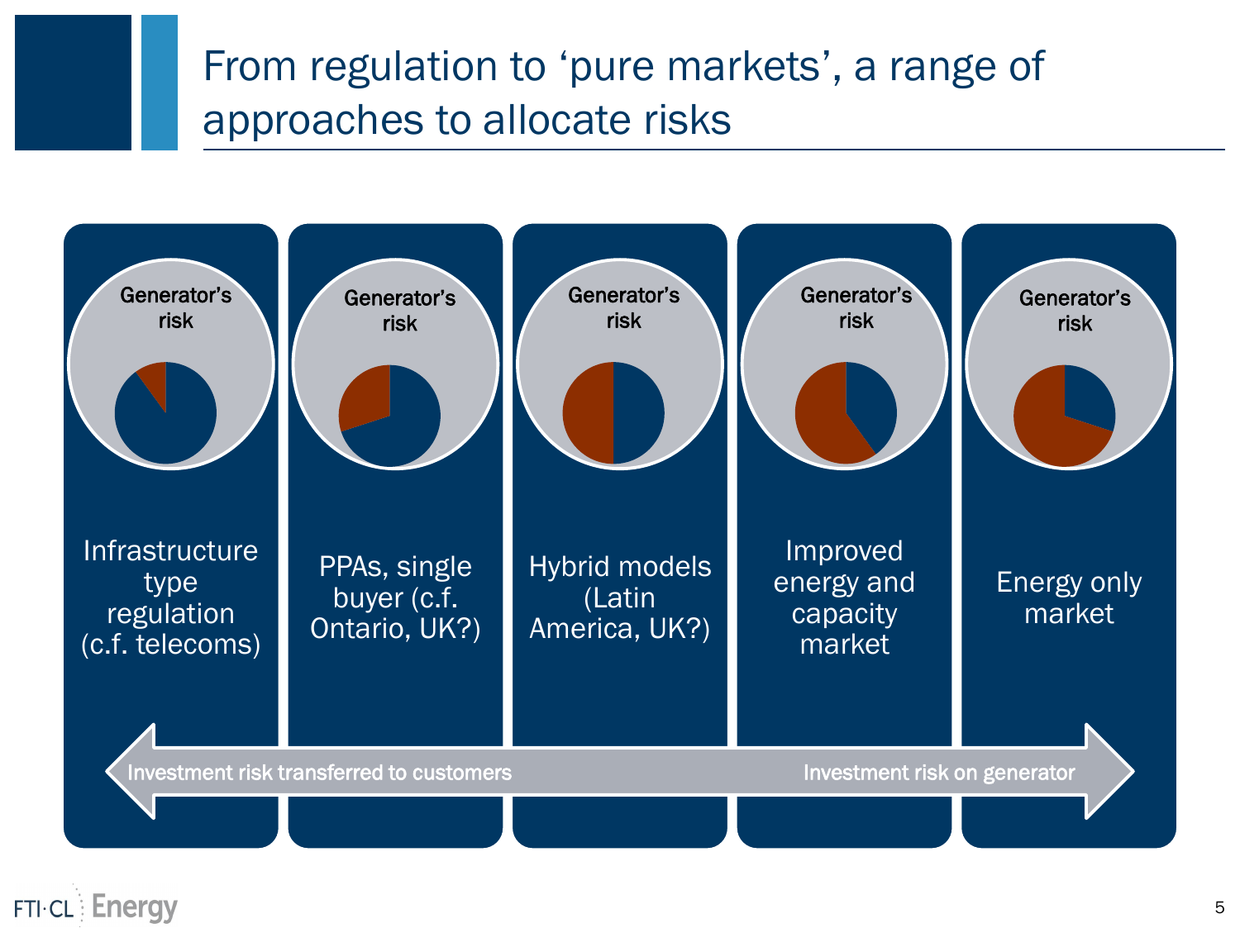### Global mapping of electricity market structure

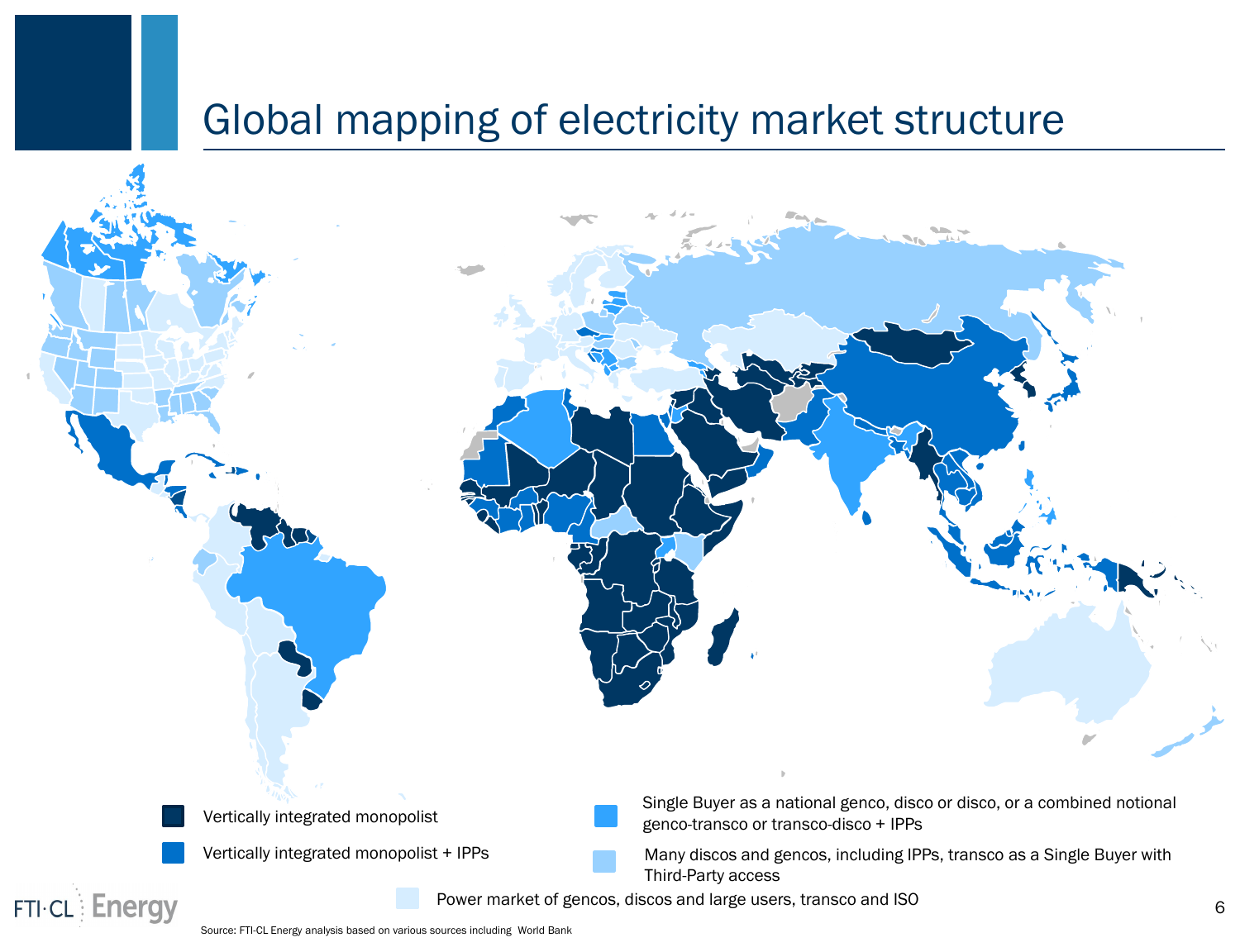# Role of public sector in managing risks associated with power generation

#### *Economic theory suggests that risks should be allocated to those parties best able to manage them – Implications for power investments*

### Planning and licensing risk => Ensure predictable and credible energy policy, streamline planning and licensing procedures Operation risk => To be managed by plant operator Policy and regulatory risks: Assess impact of interventions to support specific technologies Market risk: 'Missing market' for long term electricity price risk hedging Natural counterparty is supplier with 'sticky' customers, vertical integration and diversification of mix are usual hedging strategies  $\implies$  Design power market that does not rely purely on scarcity pricing and price volatility to stimulate investment  $\implies$  Consider additional risk transfer / hedging mechanisms to reduce hurdle rates and costs to consumers Construction risk => To be managed by investor / passed on to EPC contractor

Unpredictable merit order changes leading to fall in plant revenues because of policy intervention

- $\Rightarrow$  Ensure that deployment of clean technologies is predictable and at a pace compatible with amortization of other plants
- $\Rightarrow$  Give visibility on CO2 policies
- Develop coordination mechanisms to ensure that transition does not create stranded costs

Key risks of generation investment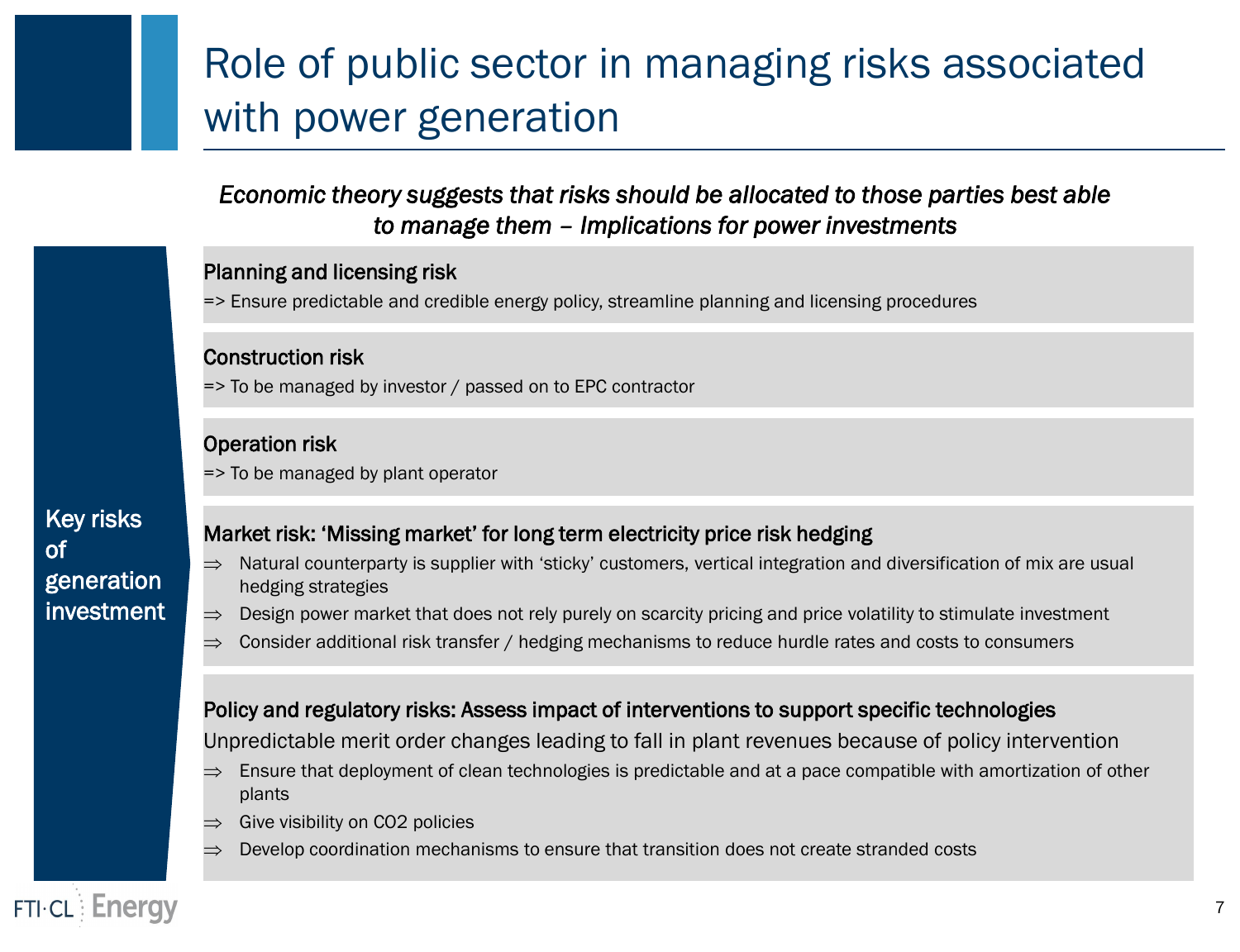

### Toward a 'hybrid' market approach: Lessons from Latin America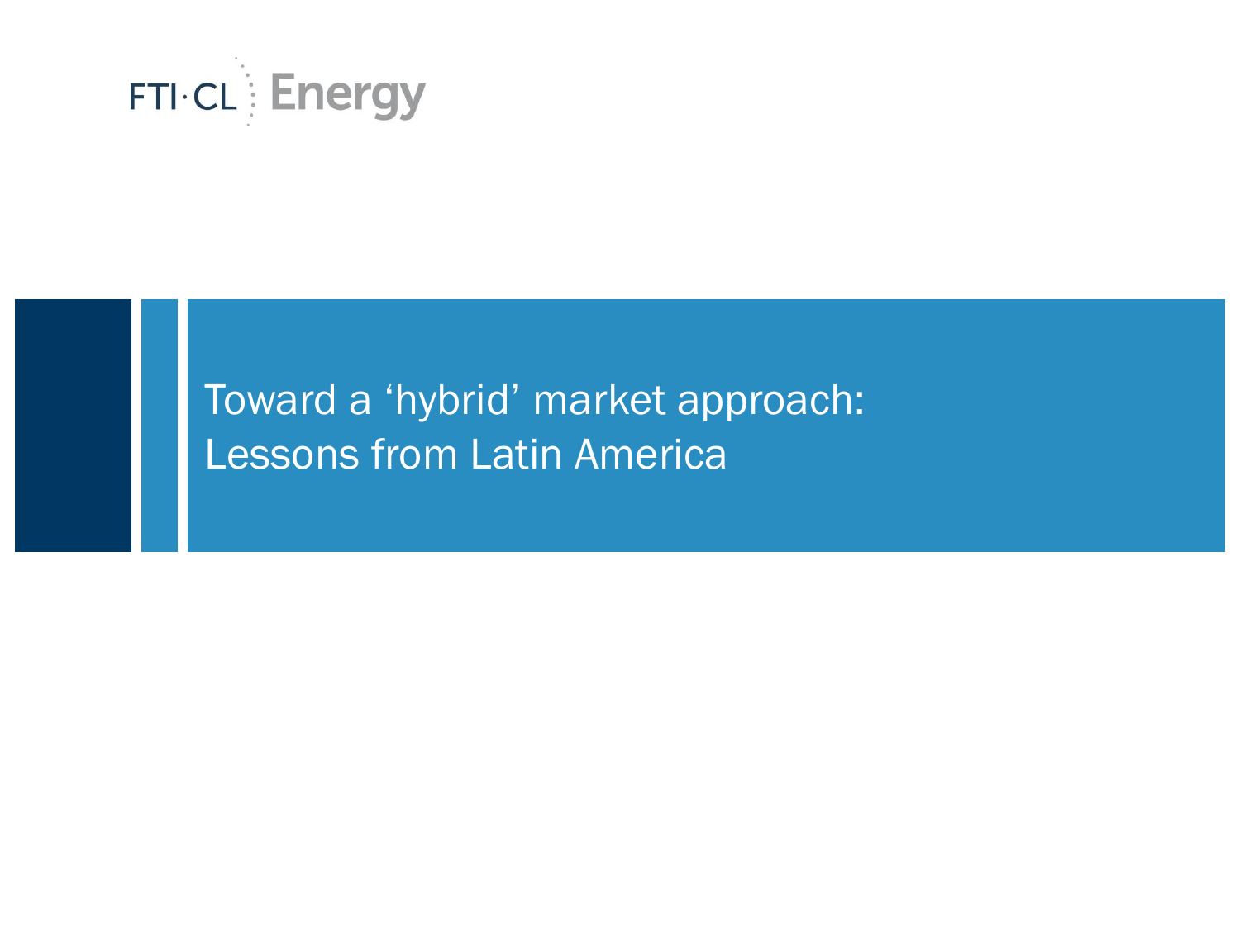### Latin America – The two waves of market reforms

#### 1<sup>st</sup> wave of market restructuring 13th and 2

- Early 1980s: vertically integrated monopolies.
- From 1982 onward: partial liberalization with centralized cost-based dispatch; prices for small consumers remain regulated.
- Policy discontent in the early 2000s:
	- Dissatisfaction with price regulation.
	- Volatile spot prices failed to stimulate timely investment; rotating blackouts in some countries.
	- No stable long-term generation revenues for project-finance of new capacity.

#### <sup>nd</sup> wave of market restructuring

- Early 2000s: introduction of hybrid markets with long term contracts (LTCs) to support and coordinate investment. Rationale included:
	- Coordinating investment through a competitive process (auctions);
	- De-linking of investment from volatile spot prices;
	- Reducing risks for new comers and facilitating project financing through LTCs;
	- Allowing enough time to develop capacity through forward auctions reflecting anticipated need.



#### Timeline of regulatory reforms in in South America

 $FTI·CL$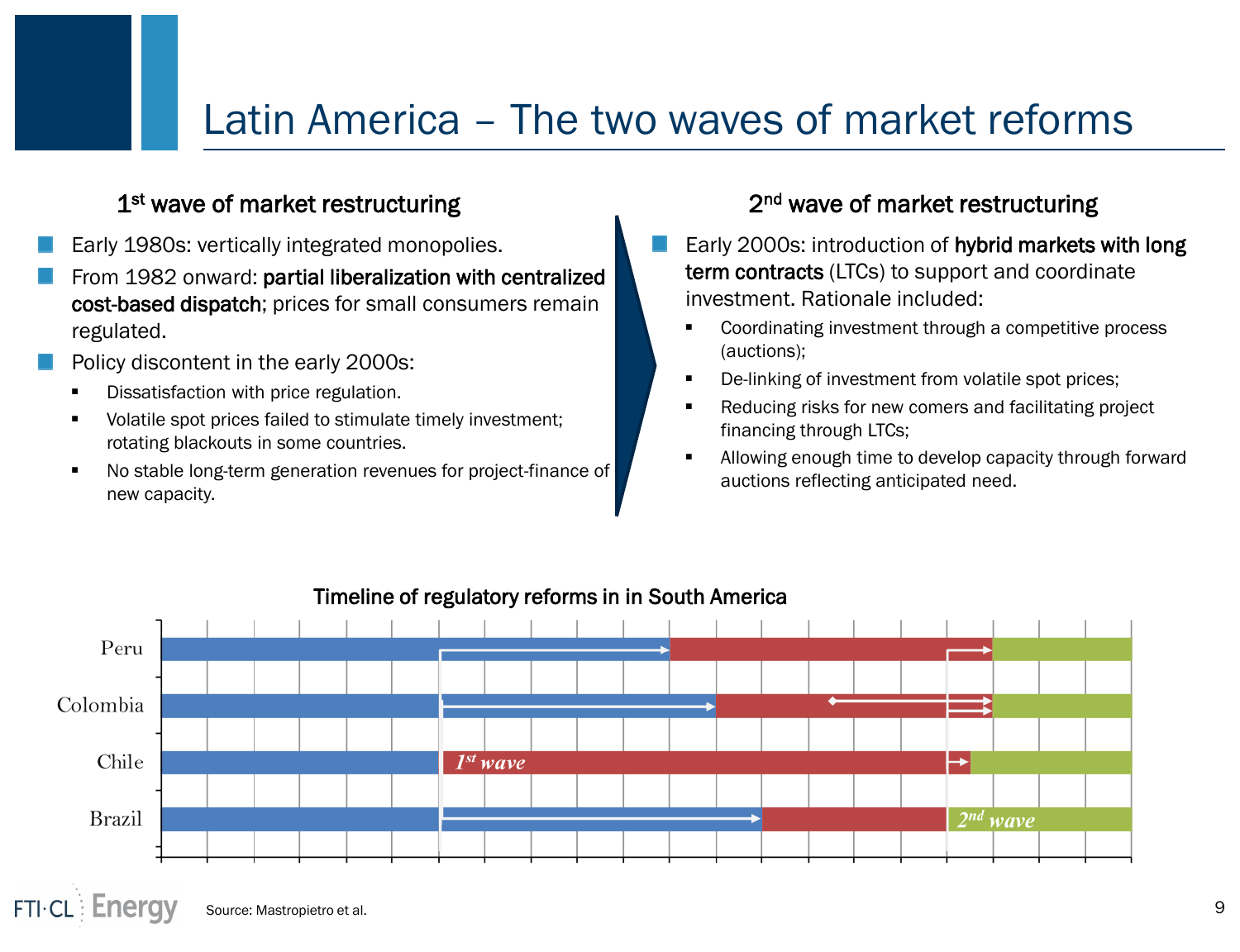# Latin America – Summary of market arrangements across countries

| <b>Country</b>                             | <b>Brazil</b>                                                                                                    | <b>Chile</b>                                                                                                                      | <b>Peru</b>                                                                       | Colombia                                                                                                       |
|--------------------------------------------|------------------------------------------------------------------------------------------------------------------|-----------------------------------------------------------------------------------------------------------------------------------|-----------------------------------------------------------------------------------|----------------------------------------------------------------------------------------------------------------|
| Degree of centralisation                   | Joint auctions by distribution<br>companies centrally<br>organised.                                              | Disco(s) organise and<br>manage their auctions,<br>possibility of joint auctions.                                                 | Disco(s) organise and<br>manage their auctions,<br>possibility of joint auctions. | Joint auction to ensure<br>reliability, closing gap<br>between supply and demand<br>organised by the Regulator |
| <b>Buyers</b>                              | Regulated users.                                                                                                 | Regulated users.                                                                                                                  | Regulated users, but free<br>consumers can be included.                           | All consumers.                                                                                                 |
| <b>Sellers</b>                             | existing and new capacity                                                                                        | Separate auctions for Existing and new capacity in Existing and new capacity in Existing and new capacity in<br>the same auction. | the same auction                                                                  | the same auction.                                                                                              |
| <b>Load forecast</b><br>responsibility     | Disco(s) inform on load<br>forecasts in each centralised<br>auction to supply regulated<br>market.               | Disco(s) are responsible.                                                                                                         | Disco(s) are responsible.                                                         | Regulator and planner<br>provide demand, auction<br>bridges the total system gap.                              |
| <b>Delivery date</b>                       | Existing: few months - 1 year<br>New: 2-5 years                                                                  | 2-5 years                                                                                                                         | 3 years                                                                           | 3 to 7 years.                                                                                                  |
| <b>Auction process</b>                     | 2-phase hybrid auction.                                                                                          | Sealed-bid combinatorial<br>auction with pay-as-bid rule.                                                                         |                                                                                   | Descending clock auction.                                                                                      |
| <b>Energy policy decisions</b>             | Specific auctions for<br>technologies and special<br>projects.                                                   | All technologies compete<br>together.                                                                                             | Separate auctions for<br>renewables.                                              | All technologies compete<br>together.                                                                          |
| <b>How often are auctions</b><br>organised | Regular auctions to contract<br>new capacity, government<br>can organise additional<br>auctions whenever needed. | Disco(s) decide.                                                                                                                  | Disco(s) decide.                                                                  | At planner\s discretion,<br>whenever there is a foreseen<br>gap between future demand<br>and supply.           |

**FTI-CL: Energy** 

Source: Adapted from « Regulating Generation Investment in Latin America: Future Challenges", Rodrigo Moreno, Luiz. Barroso, Hugh Rudnick, Bruno Flach, Bernardo Bezerra, and Sebastian Mocarquer, IAEE Forum, Second quarter 2011.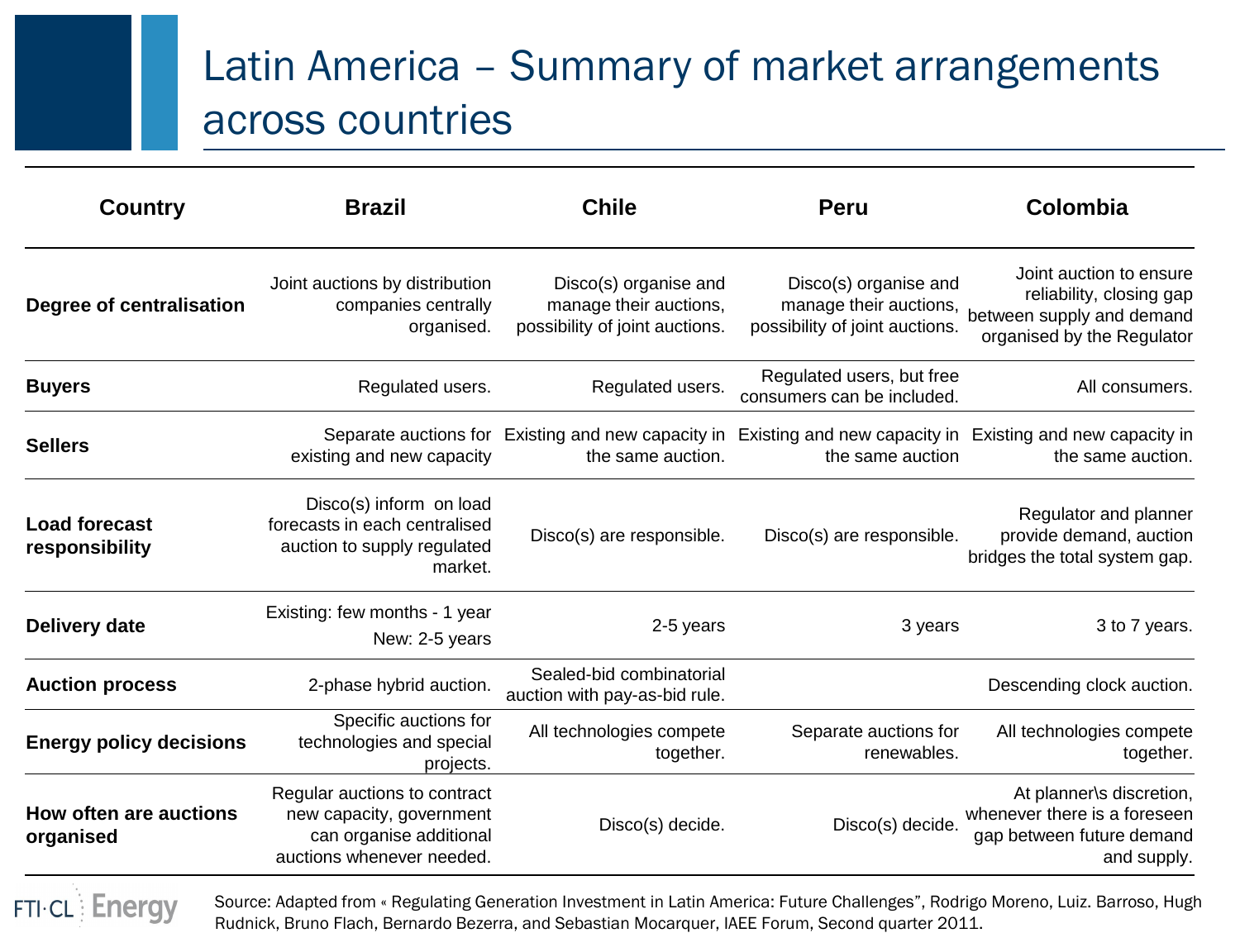# Brazil example – Renewables vs. conventional capacity prices in new capacity auctions

- In the same auction conventional and RES-E generation technologies seem to compete in a similar range of costs for new capacity additions.
- However, the methodology used for firm energy certificates de-rating for RES is under review.



#### Auction prices by technology

 $FTI·CL$  Energy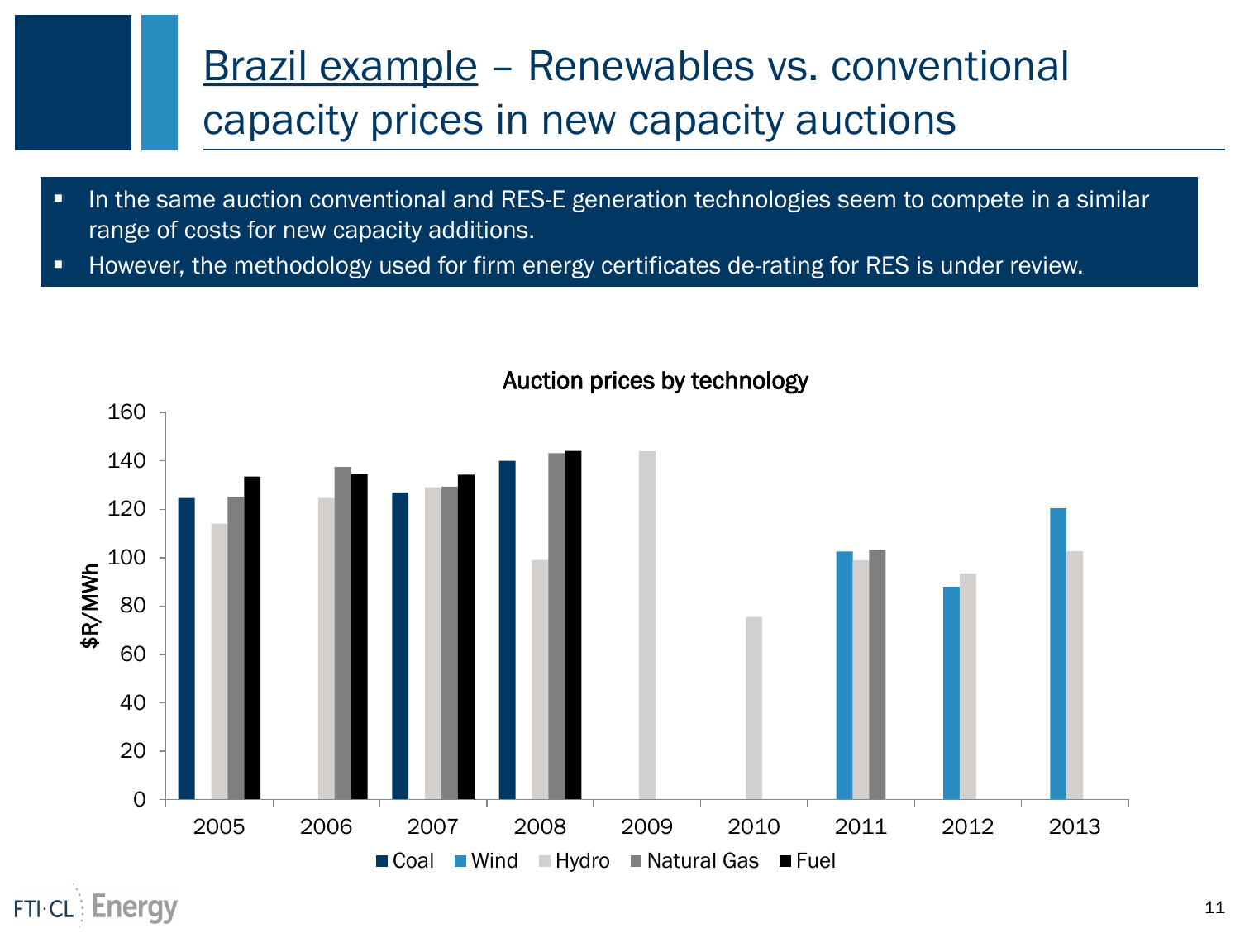### Latin America – Lessons from 'hybrid' markets

- **Latin American power sectors have evolved in the past decade toward various forms of 'hybrid models'** combining a role for the spot market and for long term contracts (LTCs) in order to separate the following:
- **Short term system optimization (dispatch) based on spot market prices.**
- **Long term investment decision largely driven by auctioning of LTCs.**

#### In practice, there are significant differences in implementation across countries:

- **Brazil: centralized scheme with a single auction to contract distribution company's needs.**
- Chile / Peru: decentralised scheme where distribution company auctions their demand.
- **Colombia: auctions whenever demand not covered by capacity.**

#### Whilst auctions for LTCs attracted significant interest of investors in a range of technologies,

### … the jury is still out in terms of the effectiveness of the auction mechanisms to attract least cost greenfield generation (or demand resources) and price it efficiently; key issues include:

- $\blacksquare$  the type product to be auctioned  $-$  energy, capacity or some hybrid product,
- **•** how far in advance of delivery to run the auction,
- **•** how much volume to auction and how frequently to run the auctions, and
- the auction design: how to efficiently allocate and clear prices

#### $\blacksquare$  Of particular importance is the definition of roles and responsibilities for planning (load forecast), contracting and running the auctions:

- **Incentives to minimize costs, etc.**
- **Independence and risk of policy interference and regulatory capture**

### **FTI-CL: Energy**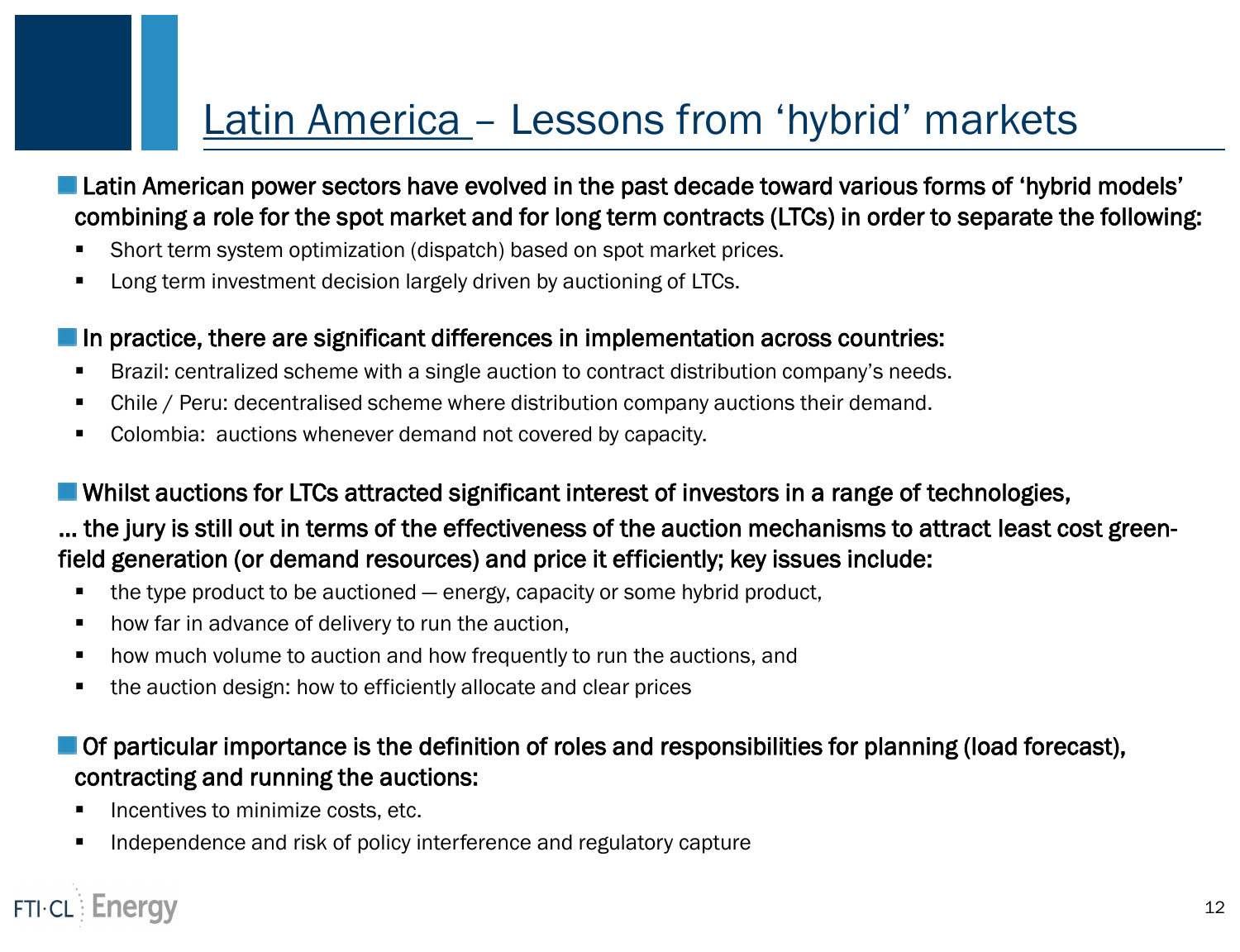

# Conclusion: toward a 'third way' for electricity market design?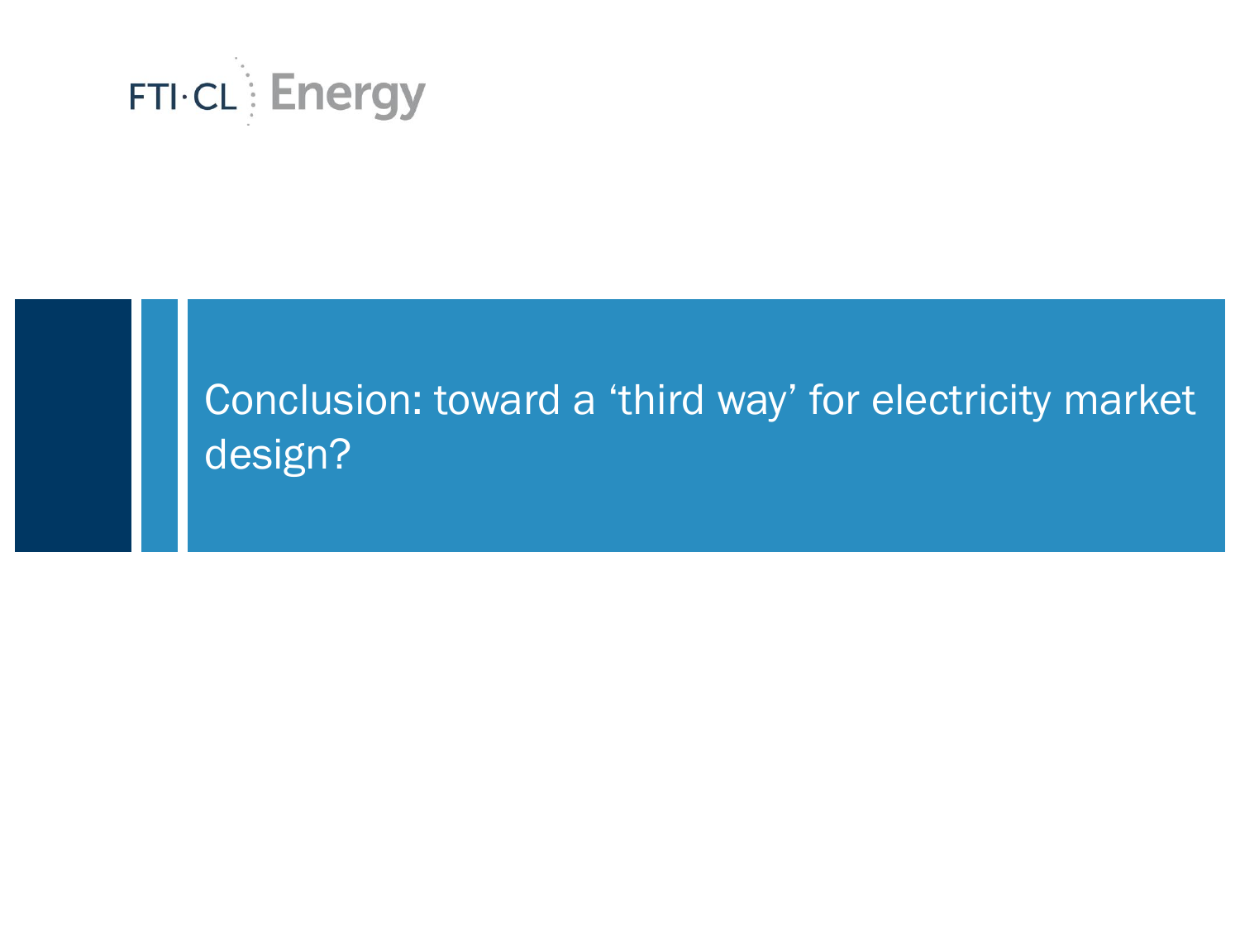# Implications for Europe: Toward technology neutral auctions for clean and thermal technologies?

Reforms of renewables support schemes suggest a greater role for support schemes with payments based on installed capacity (MW) as opposed to feed in tariffs (MWh produced) in order to limit distortions on the energy market

**Reforms to introduce capacity remuneration schemes for thermal plants decouple plant revenues** from actual production in MWh

 Possible convergence toward a harmonized procurement scheme through auctions of technology neutral long term contracts

#### Renewables Thermal plants

Reforms of RES support schemes to control volumes through auctioning and minimize distortions on merit order



Capacity markets with auctions to control volume of dependable capacity

- **Spot power market prices remain** key for operational / dispatch incentives
- Fixed cost recovery and long term investment decisions increasingly decoupled from spot market dynamics and based on auctions / capacity remuneration schemes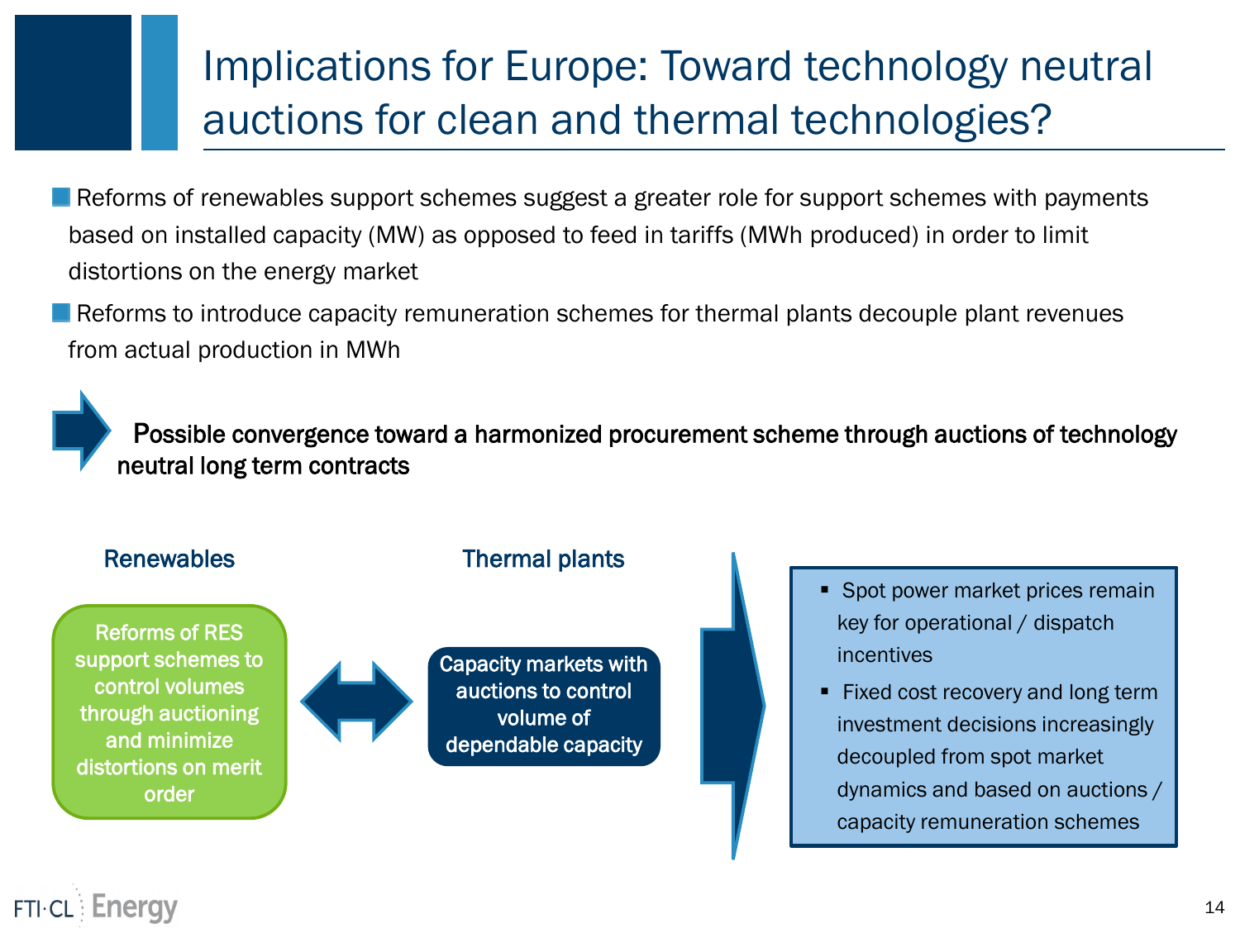# A 'third way' for electricity market liberalization: Competition in two steps

#### Competition "for" the market Competition "in" the market

- Tendering of long term capacity contracts
- Can be technology neutral or specific
- Puts competitive pressure where it matters: CAPEX
- Can be used to stimulate new entrants and development of competitive market
- Ensures coordinated system developments

- Well integrated and liquid forward, day ahead and intraday markets
- Optimizes short term dispatch and minimizes costs for consumers
- Level playing field with balancing obligation for all
- No distortions as subsidies / support not based on production
- Supports retail competition and development of demand response

Investment planning (years ahead) Operations planning (days /hours ahead)